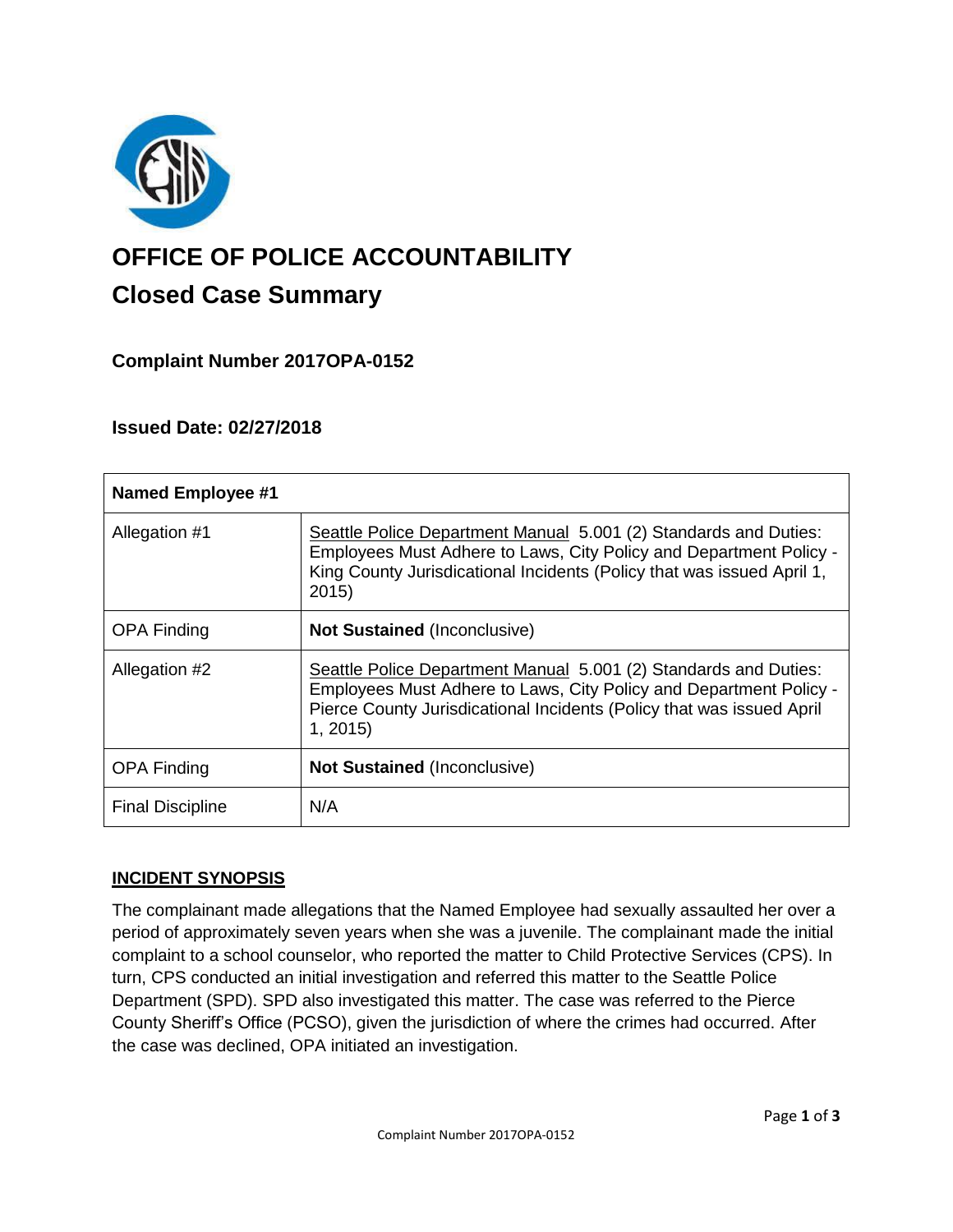#### **COMPLAINT**

The complainant alleged that the Named Employee sexually molested her over an approximate seven-year period.

#### **INVESTIGATION**

The OPA investigation included the following actions:

- 1. Review of the complaint memo
- 2. Search for and review of all relevant records and other evidence
- 3. Review of prior IIS investigation
- 4. Interviews of SPD employees

#### **ANALYSIS AND CONCLUSION**

This was a very disturbing case on a number of levels. The complainant was a woman who was distraught and in pain. After her OPA interview, the complainant reported suicidal ideation to OPA and she was referred to mental health treatment. She later called OPA while in crisis. OPA asked for police units to respond to the scene and she was connected with mental health treatment and was driven home. She called OPA a third time and told the assigned investigator that she did not go to a scheduled mental health treatment session. At that time, she reported believing that she was in danger, that Named Employee #1 and the complainant's mother were working together to disrupt the complainant's life, and that Named Employee #1 was following and monitoring her, as well as potentially hacking her phone. The OPA investigator was able to convince her to re-seek treatment and, to the best of OPA's knowledge, the complainant was receiving ongoing care.

On one hand, after reviewing the complainant's statements, the OPA Director found her to be credible. If true, what she experienced was horrible and could easily have been the cause of her ongoing mental trauma. Her statements, given over a period of seven years, were virtually identical in what they alleged. Her claim that she recanted the allegations based not on their untruth but on a conversation with her mother was supported by her mother's statement. Moreover, there was no evidence of any collusion between the complainant and her mother. Indeed, from the text messages reviewed by OPA, their relationship appeared to be largely negative. Further, at the time of OPA's investigation, there was also no evidence of any ongoing custody proceeding and both the complainant and her mother denied knowledge of same.

On the other hand, the complainant's initial recanting of the abuse raised substantial questions. While this could certainly be explained by pressure from her mother, her mother's statements had their own inconsistencies. Moreover, the reasons the complainant gave to OPA in 2011 for why she might have made up the allegations were nearly identical to those suggested by Named Employee #1. Also undermining the complainant's account were the text messages that were sent largely by the complainant to Named Employee #1. These texts were friendly and in